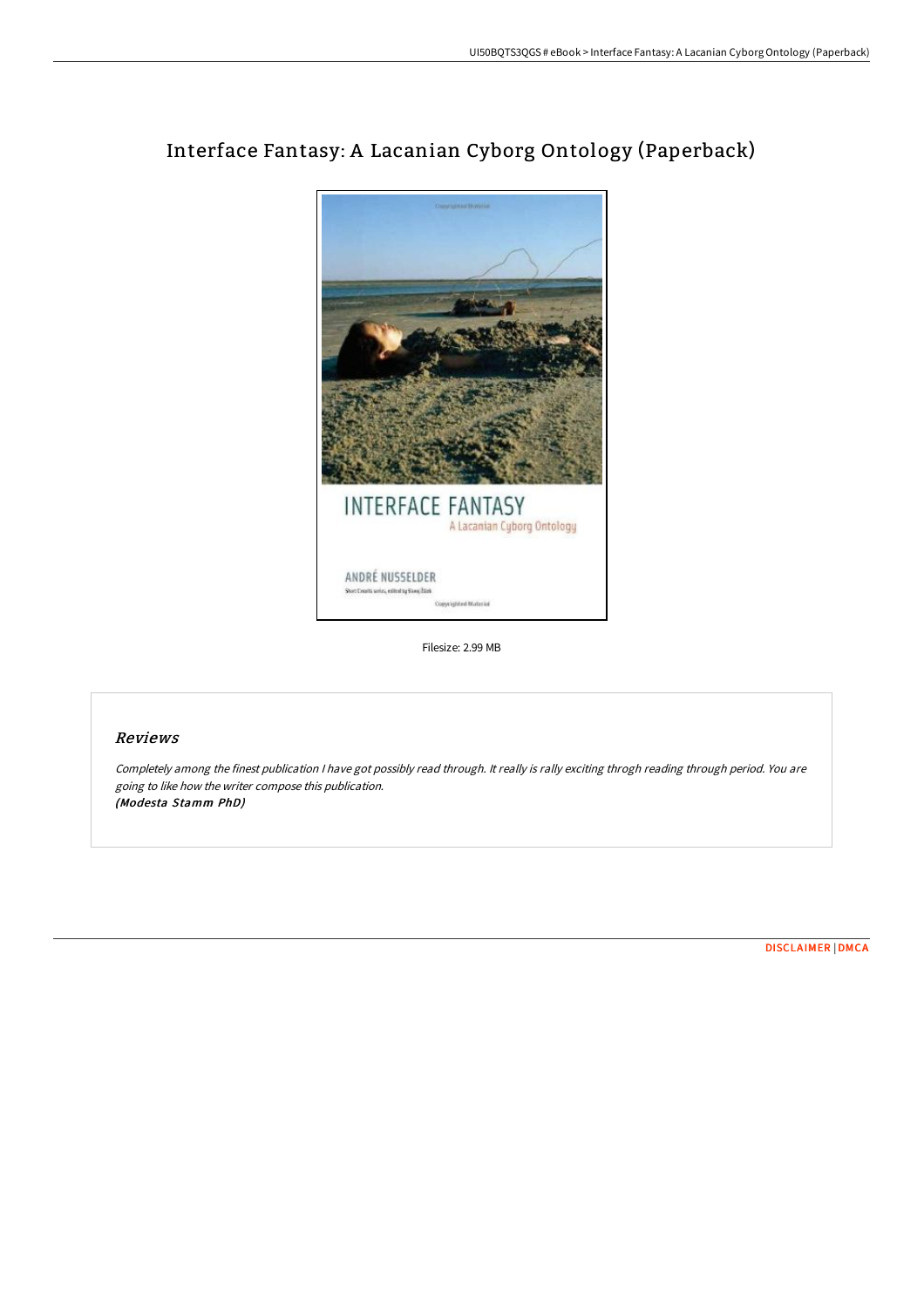# INTERFACE FANTASY: A LACANIAN CYBORG ONTOLOGY (PAPERBACK)



**DOWNLOAD PDF** 

MIT Press Ltd, United States, 2009. Paperback. Condition: New. Language: English . Brand New Book. Behind our computer screens we are all cyborgs: through fantasy we can understand our involvement in virtual worlds.Cyberspace is first and foremost a mental space. Therefore we need to take a psychological approach to understand our experiences in it. In Interface Fantasy, Andre Nusselder uses the core psychoanalytic notion of fantasy to examine our relationship to computers and digital technology. Lacanian psychoanalysis considers fantasy to be an indispensable screen for our interaction with the outside world; Nusselder argues that, at the mental level, computer screens and other human-computer interfaces incorporate this function of fantasy: they mediate the real and the virtual. Interface Fantasy illuminates our attachment to new media: why we love our devices; why we are fascinated by the images on their screens; and how it is possible that virtual images can provide physical pleasure. Nusselder puts such phenomena as avatars, role playing, cybersex, computer psychotherapy, and Internet addiction in the context of established psychoanalytic theory. The virtual identities we assume in virtual worlds, exemplified best by avatars consisting of both realistic and symbolic selfrepresentations, illustrate the three orders that Lacan uses to analyze human reality: the imaginary, the symbolic, and the real. Nusselder analyzes our most intimate involvement with information technology--the almost invisible, affective aspects of technology that have the greatest impact on our lives. Interface Fantasy lays the foundation for a new way of thinking that acknowledges the pivotal role of the screen in the current world of information. And it gives an intelligible overview of basic Lacanian principles (including fantasy, language, the virtual, the real, embodiment, and enjoyment) that shows their enormous relevance for understanding the current state of media technology.

B Read Interface Fantasy: A Lacanian Cyborg Ontology [\(Paperback\)](http://techno-pub.tech/interface-fantasy-a-lacanian-cyborg-ontology-pap.html) Online B Download PDF Interface Fantasy: A Lacanian Cyborg Ontology [\(Paperback\)](http://techno-pub.tech/interface-fantasy-a-lacanian-cyborg-ontology-pap.html)